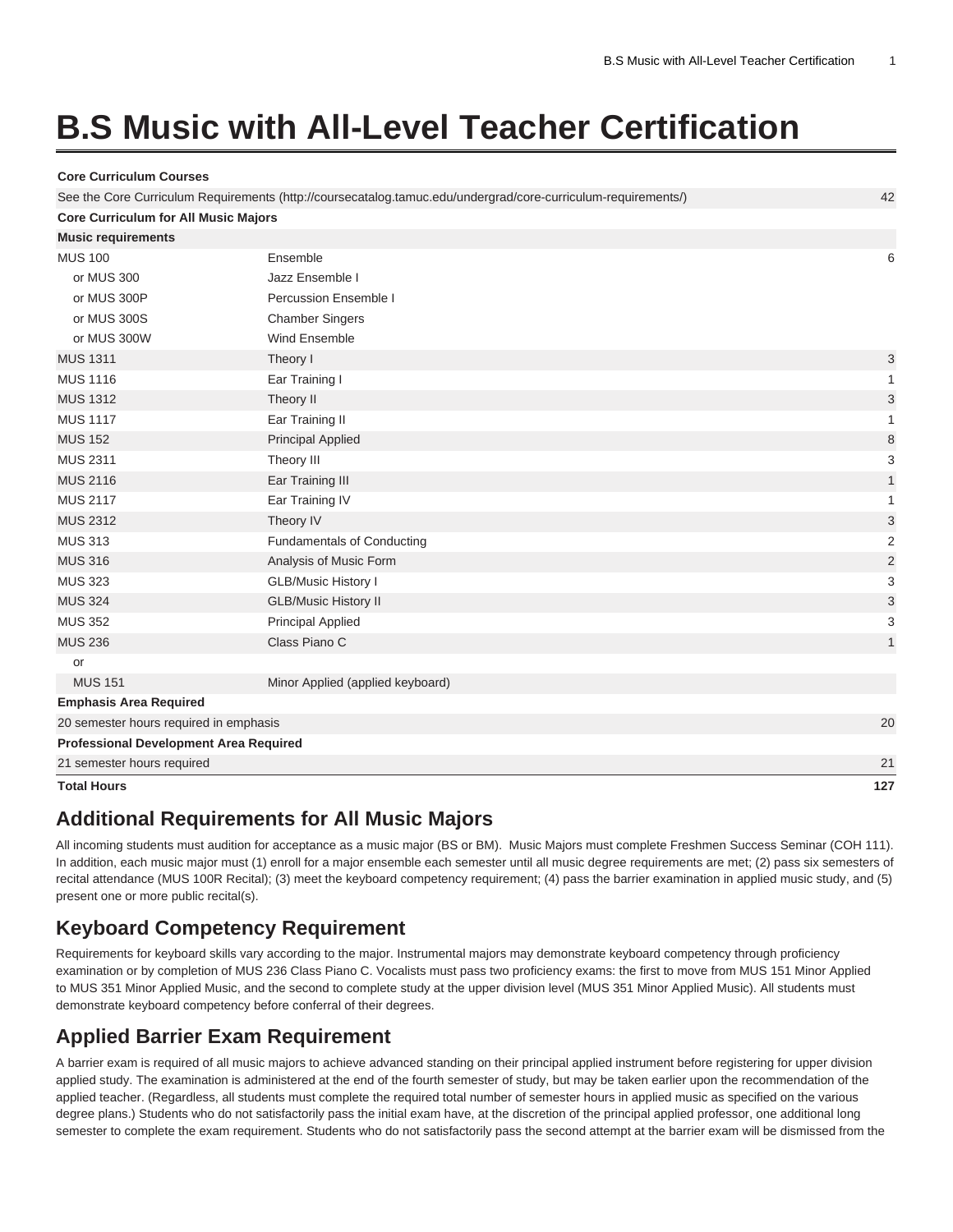A&M-Commerce music program. Upper division applied credit (MUS 352 Principal Applied) must be completed at A&M-Commerce to be counted toward a music degree.

### **Recital Performance Requirement**

After enrollment in upper division applied study, students must present one or more public recitals. Performance majors must present a junior half (30 min.) recital and a senior full (60 min.) recital; education majors must present a half recital (30 min.) during their junior or senior year. The applied faculty must approve the scope of the recital.

## **Music Education Emphasis (20 sh)**

### **Elementary General Emphasis**

| <b>Total Hours</b>           |                                          |               |
|------------------------------|------------------------------------------|---------------|
| Choose Vocal or Instrumental |                                          | 9             |
| <b>MUS 465</b>               | <b>GLB/Mus &amp; Movmnt for Child II</b> | 3             |
| <b>MUS 450</b>               | GLB/Mus and Mov for Child I              | 3             |
| <b>MUS 321</b>               | <b>GBL/Instruments in Elem Mus</b>       | $\mathcal{P}$ |
| <b>MUS 310</b>               | Music Technology                         | 3             |

### **For Vocal Majors Complete**

| <b>Total Hours</b> |                            | 9 |
|--------------------|----------------------------|---|
| <b>MUS 413</b>     | <b>Choral Conducting</b>   | 2 |
| <b>MUS 403</b>     | Vocal Pedagogy             | 2 |
| <b>MUS 351</b>     | <b>Minor Applied Music</b> |   |
| <b>MUS 142</b>     | Diction II                 | 2 |
| <b>MUS 141</b>     | Diction I                  | 2 |
|                    |                            |   |

### **For Instrumental Majors Complete**

| 9             |
|---------------|
| $\mathcal{P}$ |
| $\mathbf{1}$  |
|               |
| $\mathbf{1}$  |
| 3             |
| $\mathbf{1}$  |
|               |

### **Secondary Instrumental Emphasis**

| 20            |
|---------------|
| $\mathcal{P}$ |
| 3             |
| 2             |
| 2             |
| 3             |
| 3             |
|               |
| 1             |
| 3             |
|               |

### **Secondary Vocal Emphasis**

| <b>MUS 143</b> | <b>English Diction</b>    |                |
|----------------|---------------------------|----------------|
| <b>MUS 144</b> | Italian Diction           | $\mathbf{1}$   |
| <b>MUS 145</b> | <b>German Diction</b>     |                |
| <b>MUS 146</b> | French Diction            | $\overline{1}$ |
| <b>MUS 310</b> | Music Technology          | 3              |
| <b>MUS 320</b> | Music Literature Beginner | $\mathbf{3}$   |